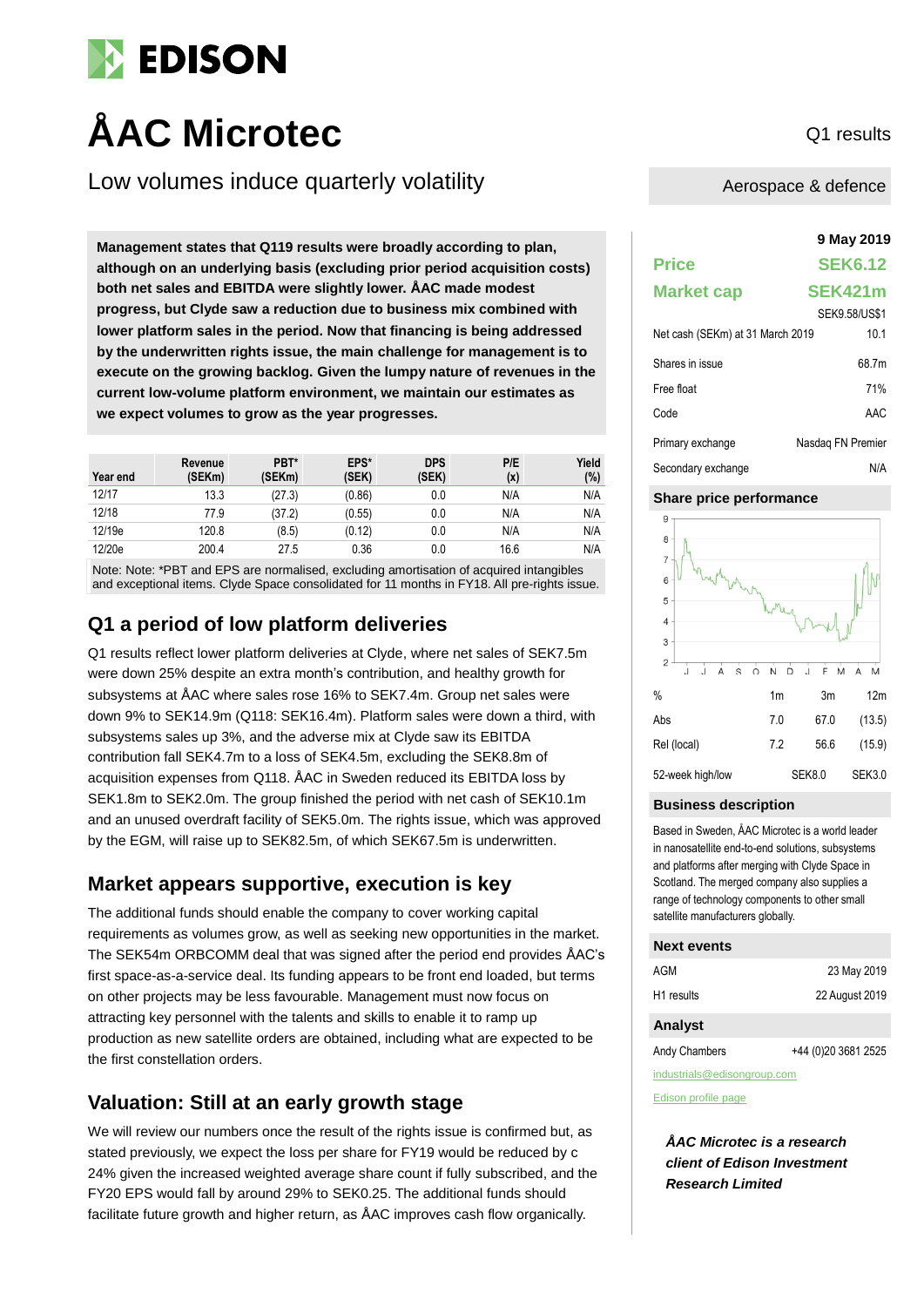

# **Q119 summary**

The Q18 results are summarised below:

| Exhibit 1: ÅAC Microtec first quarter results summary |          |         |          |  |
|-------------------------------------------------------|----------|---------|----------|--|
| <b>SEKm</b>                                           | Q118     | Q119    | % change |  |
| ÅAC                                                   | 6.422    | 7.429   | 16%      |  |
| Clyde                                                 | 9.999    | 7.509   | (25%)    |  |
| Net sales                                             | 16.421   | 14.938  | (9%)     |  |
| Satellite platforms                                   | 5.447    | 3.659   | (33%)    |  |
| Subsystems                                            | 10.974   | 11.279  | 3%       |  |
| <b>Net sales</b>                                      | 16.421   | 14.938  | (9%)     |  |
| Other operating income                                | 0.471    | 2.497   | 430%     |  |
| Development work capitalised                          | 0.800    | 0.927   | 16%      |  |
| Group income                                          | 17.692   | 18.362  | 4%       |  |
| Raw materials & subcontractors                        | (4.6)    | (7.2)   | 56%      |  |
| Personnel costs                                       | (12.1)   | (12.5)  | 4%       |  |
| Other external expenses                               | (4.5)    | (5.4)   | 19%      |  |
| Other operating expenses                              | (0.0)    | 0.2     |          |  |
| <b>EBITDA</b> adjusted                                | (3.5)    | (6.5)   | 86%      |  |
| Acquisition expenses                                  | (8.8)    | 0.0     |          |  |
| <b>EBITDA</b> reported                                | (12.2)   | (6.5)   | (47%)    |  |
| Depreciation and Amortisation                         | (3.4)    | (3.5)   | 2%       |  |
| <b>EBIT</b>                                           | (15.636) | (9.931) | (36%)    |  |
| <b>PBT</b>                                            | (15.7)   | (10.2)  | (35%)    |  |
| Net income                                            | (15.3)   | (10.1)  | (34%)    |  |
| EPS (SEK)                                             | (0.27)   | (0.15)  | (44%)    |  |
| Net cash at period end                                | 53.6     | 10.1    | (81%)    |  |
|                                                       |          |         |          |  |

Source: Company reports

It should be noted that Clyde was consolidated for the full period in Q119 and for only two months in Q118.

We still expect more satellite platforms to be delivered by Clyde in 2019 than in 2018, so the expectation is that sales and profitability should improve as the year progresses, albeit that as volumes are still low quarterly performance is likely to reflect variable delivery rates.

The incoming CEO, Luis Gomes, joined at the start of May from Surrey Satellite Technology (SSTL), where he has been for the last 21 years. The company has also appointed Anita Bernie as a non-executive director. She has a background in spacecraft design and engineering, having worked in Airbus and SSTL, and in her current role as leading strategy and execution at KISPE Space Systems. In addition, the CEO of ÅAC North America is to step down, with group CSO Craig Clark temporarily filling the role until a replacement is appointed.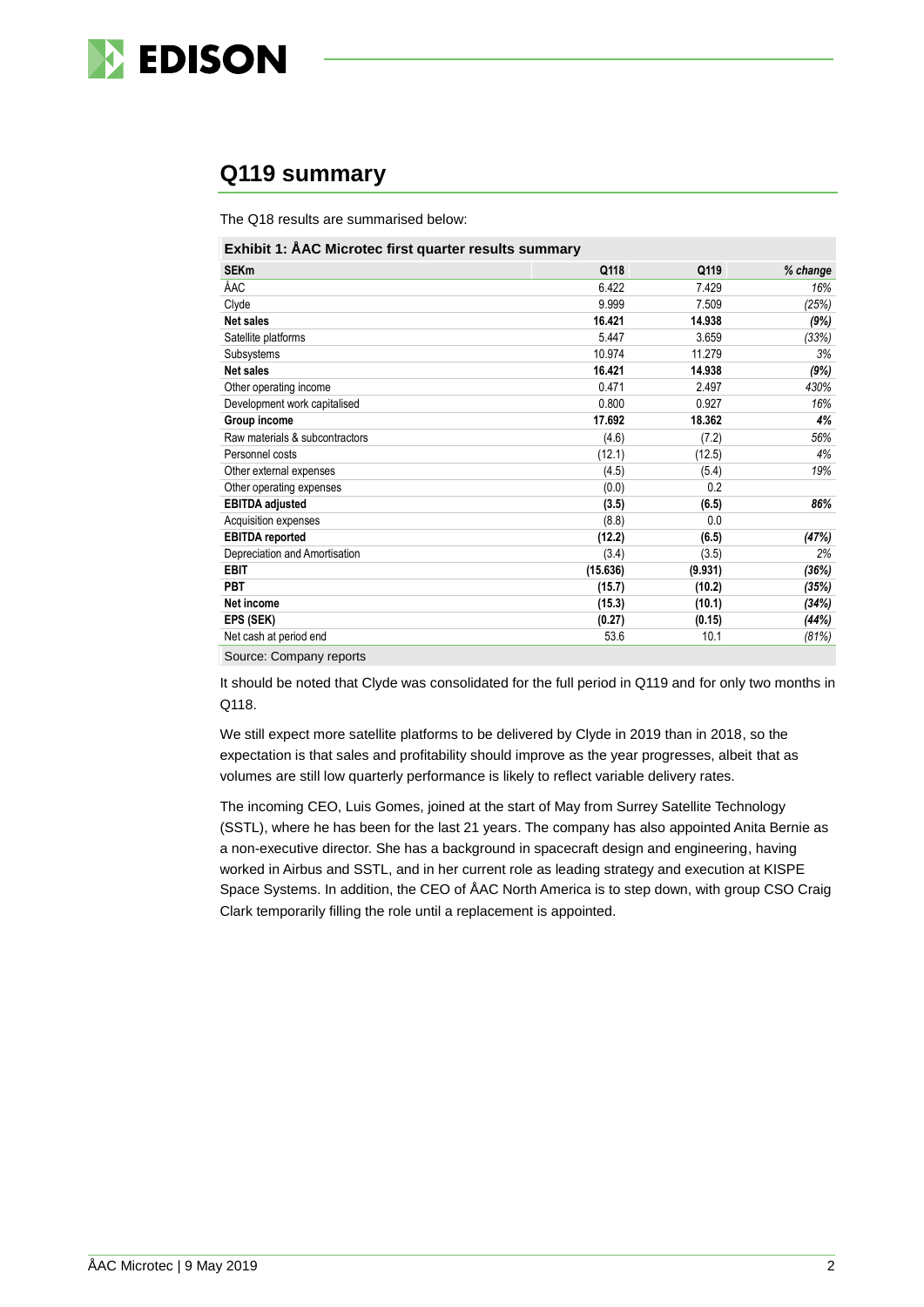

### **Exhibit 2: Financial summary**

|                                                       | <b>SEKm</b><br>2017 | 2018              | 2019e           | 2020e           |
|-------------------------------------------------------|---------------------|-------------------|-----------------|-----------------|
| Year end December                                     | <b>IFRS</b>         | <b>IFRS</b>       | <b>IFRS</b>     | <b>IFRS</b>     |
| <b>PROFIT &amp; LOSS</b>                              |                     |                   |                 |                 |
| Revenue                                               | 13.3                | 77.9              | 120.8           | 200.4           |
| Own work capitalised and other operating income       | 4.2                 | 11.3              | 5.2             | 5.2             |
| Group income                                          | 17.5                | 89.2              | 126.0           | 205.7           |
| <b>EBITDA</b>                                         | (21.4)              | (28.5)            | 0.9             | 33.6            |
| Operating Profit (before amort, and except).          | (21.7)              | (28.8)            | 0.5             | 33.0            |
| Intangible Amortisation                               | (5.6)               | (8.0)             | (9.0)           | (5.6)           |
| Exceptionals                                          | 0.0                 | (6.4)             | (5.3)           | (5.3)           |
| Other                                                 | 0.0                 | 0.0               | 0.0             | 0.0             |
| <b>Operating Profit</b>                               | (27.3)              | (43.3)            | (13.8)          | 22.1            |
| Net Interest                                          | (0.0)               | (0.3)             | (0.0)           | 0.0             |
| Profit Before Tax (norm)<br>Profit Before Tax (FRS 3) | (27.3)<br>(27.3)    | (37.2)<br>(43.6)  | (8.5)<br>(13.8) | 27.5<br>22.2    |
| Tax                                                   | (0.0)               | 0.9               | 0.7             | (2.2)           |
| Profit After Tax (norm)                               | (27.3)              | (36.4)            | (8.0)           | 24.7            |
| Profit After Tax (FRS 3)                              | (27.3)              | (42.7)            | (13.1)          | 19.9            |
|                                                       |                     |                   |                 |                 |
| Average Number of Shares Outstanding (m)              | 31.7                | 65.6              | 68.7            | 68.7            |
| EPS - fully diluted (SEK)                             | (0.86)              | (0.55)            | (0.12)          | 0.36            |
| EPS - normalised (ore)                                | (86.17)             | (55.34)           | (11.68)         | 35.92           |
| EPS - (IFRS) (SEK)                                    | (0.9)<br>0.0        | (0.7)<br>0.0      | (0.2)<br>0.0    | 0.3<br>0.0      |
| Dividend per share (ore)                              |                     |                   |                 |                 |
| EBITDA Margin (%)                                     | (161.1)             | (36.6)            | 0.8             | 16.7            |
| Operating Margin (before GW and except.) (%)          | (163.3)             | (37.0)            | 0.5             | 16.5            |
| <b>BALANCE SHEET</b>                                  |                     |                   |                 |                 |
| <b>Fixed Assets</b>                                   | 16.3                | 396.8             | 384.4           | 376.4           |
| Intangible Assets                                     | 15.9                | 392.6             | 380.4           | 372.8           |
| <b>Tangible Assets</b>                                | 0.4                 | 4.2               | 4.0             | 3.6             |
| Investments                                           | 0.0                 | 0.0               | 0.0             | 0.0             |
| <b>Current Assets</b>                                 | 46.0                | 46.4              | 59.7            | 110.4           |
| <b>Stocks</b>                                         | 1.9                 | 6.5               | 10.0            | 16.3            |
| Debtors                                               | 3.6                 | 10.1              | 18.1            | 30.1            |
| Cash                                                  | 37.2                | 12.2              | 5.0             | 24.0            |
| Other                                                 | 3.3                 | 17.5              | 26.6            | 40.1            |
| <b>Current Liabilities</b>                            | (16.4)              | (25.8)            | (41.1)          | (63.9)          |
| Creditors                                             | (14.4)              | (25.8)            | (41.1)          | (63.9)          |
| Short term borrowings                                 | (2.0)               | 0.0               | 0.0             | 0.0             |
| Long Term Liabilities                                 | (1.0)               | (2.5)             | (1.2)           | (1.1)           |
| Long term borrowings                                  | 0.0                 | (1.2)             | 0.0             | (0.0)           |
| Other long term liabilities                           | (1.0)               | (1.3)             | (1.2)           | (1.1)           |
| <b>Net Assets</b>                                     | 44.9                | 414.9             | 401.8           | 421.8           |
| <b>CASH FLOW</b>                                      |                     |                   |                 |                 |
| <b>Operating Cash Flow</b>                            | (24.9)              | (40.3)            | (4.2)           | 25.2            |
| Net Interest                                          | (0.0)               | (0.3)             | (0.0)           | 0.0             |
| Tax                                                   | (0.0)               | 0.8               | 0.4             | (2.7)           |
| Capex                                                 | (4.0)               | (1.6)             | (2.3)           | (3.4)           |
| Acquisitions/disposals                                | (9.5)               | (376.2)           | 0.0             | 0.0             |
| Financing<br>Dividends                                | 0.1<br>0.0          | 393.5             | 0.0<br>0.0      | 0.0             |
| Net Cash Flow                                         | (38.4)              | $0.0\,$<br>(24.1) | (6.1)           | $0.0\,$<br>19.0 |
| Opening net debt/(cash)                               | (73.5)              | (35.2)            | (11.0)          | (5.0)           |
| HP finance leases initiated                           | 0.0                 | 0.0               | 0.0             | 0.0             |
| Other                                                 | 0.1                 | (0.0)             | $0.0\,$         | $0.0\,$         |
| Closing net debt/(cash)                               | (35.2)              | (11.0)            | (5.0)           | (24.0)          |
|                                                       |                     |                   |                 |                 |

Source: Company reports, Edison Investment Research estimates. Note: All numbers pre-rights issue.